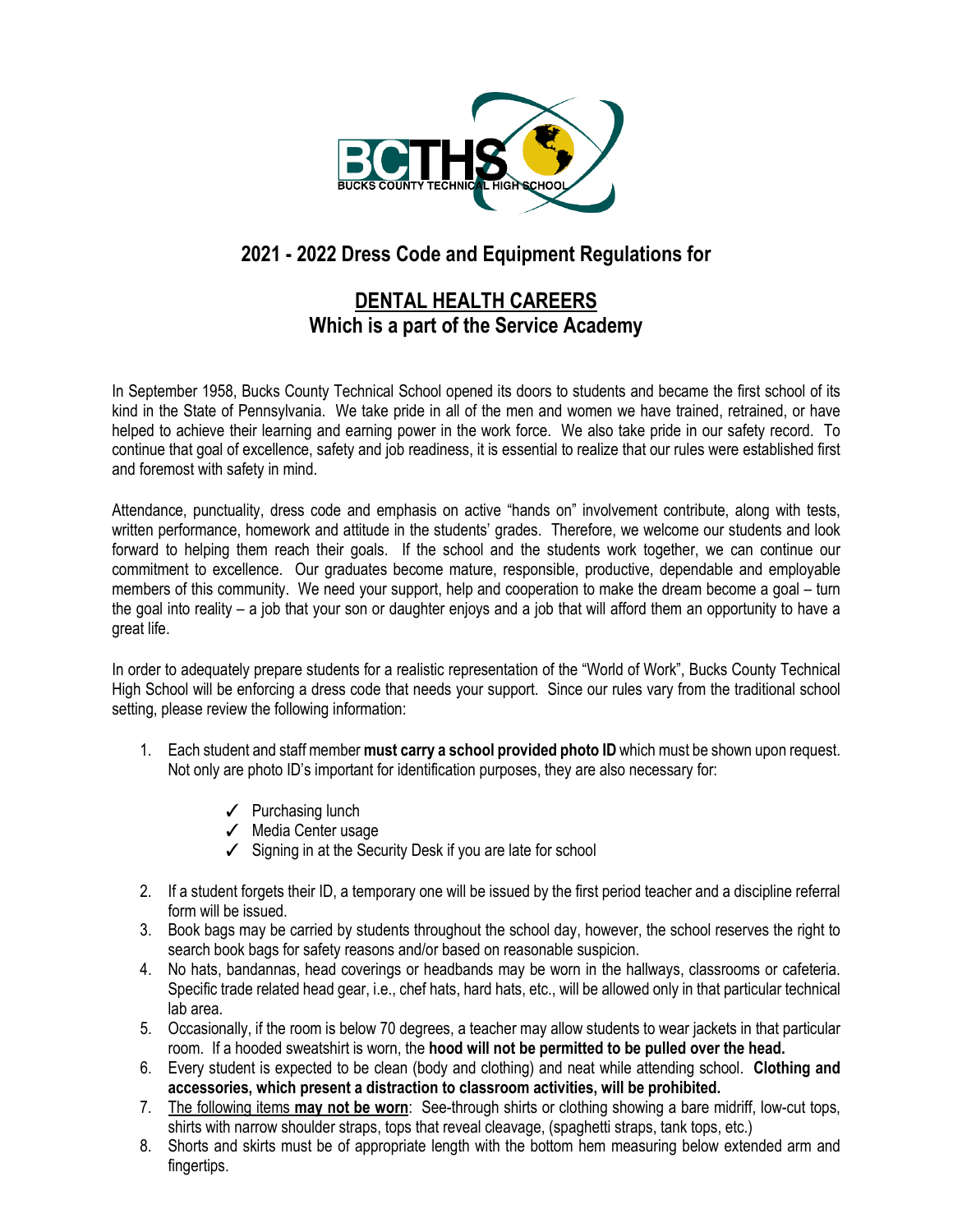- 9. Offensive or otherwise inappropriate clothing is not considered proper dress at any time or place within the school.
- 10. Extreme styles of clothing, hair and jewelry (i.e., piercings) are not in good taste; therefore, students are encouraged to avoid them. **Extreme dress, hair style or jewelry which presents a potential safety hazard or distraction to the education process, is prohibited.**
- 11. Other examples of extreme clothing are as follows, but are not limited to:
	- $\checkmark$  T-shirts that reflect any innuendoes of drugs, alcohol, gang reference or sex
	- ✓ Baggy and/or low riding pants where underwear is exposed or jeans or pants with holes that expose underwear or bare skin
	- ✓ Pajama-type or lounge attire
	- ✓ No open-toed shoes

All students will be required to remain in proper attire for the entire time they are in their respective program areas. Since safety is of the utmost importance, street clothes that present a safety violation **will not be acceptable.** Parents and students may refer to the "Student Handbook and Code of Conduct", on line at bcths.com for clarification of proper street clothing.

Students will be issued safety glasses. If they are lost or broken a replacement pair must be purchased from the school nurse.

**It is strongly advised that students are covered by either "school insurance" or family medical insurance. Bucks County Technical High School is not responsible for liability in case of accidental injury. School insurance is available for purchase through our Pupil Services Office.**

If a documented financial hardship prevents any student from obtaining the required clothing and/or equipment, arrangements can be made to find alternative sources of funding. Please contact our school nurse.

#### **Best wishes for a successful 2021 - 2022 school year!**

*This list was compiled to assist you in preparing for the opening of school. Where applicable, equipment in addition to clothing is listed to give students the opportunity to shop prior to the first day of school.*

**\*Freshmen will continue to wear the BCTHS approved Freshmen dress code as required for exploratory. Freshmen students wear jeans, boots, approved T-shirt or hoodie, no jewelry of any kind, and must have hair pulled back. Freshmen students are expected to keep nails within ⅛ inch, no tips, and no chipped nail polish.**

#### **DENTAL HEALTH CAREERS:**

Students enrolled in the Dental Health Careers program must understand and agree to abide by the dental dress code while in this program. If students fail to comply, they can expect a **25-point deduction** from their daily grade for any offense. Students recognize that they will be inspected any time of the day and will strive to comply with the uniform